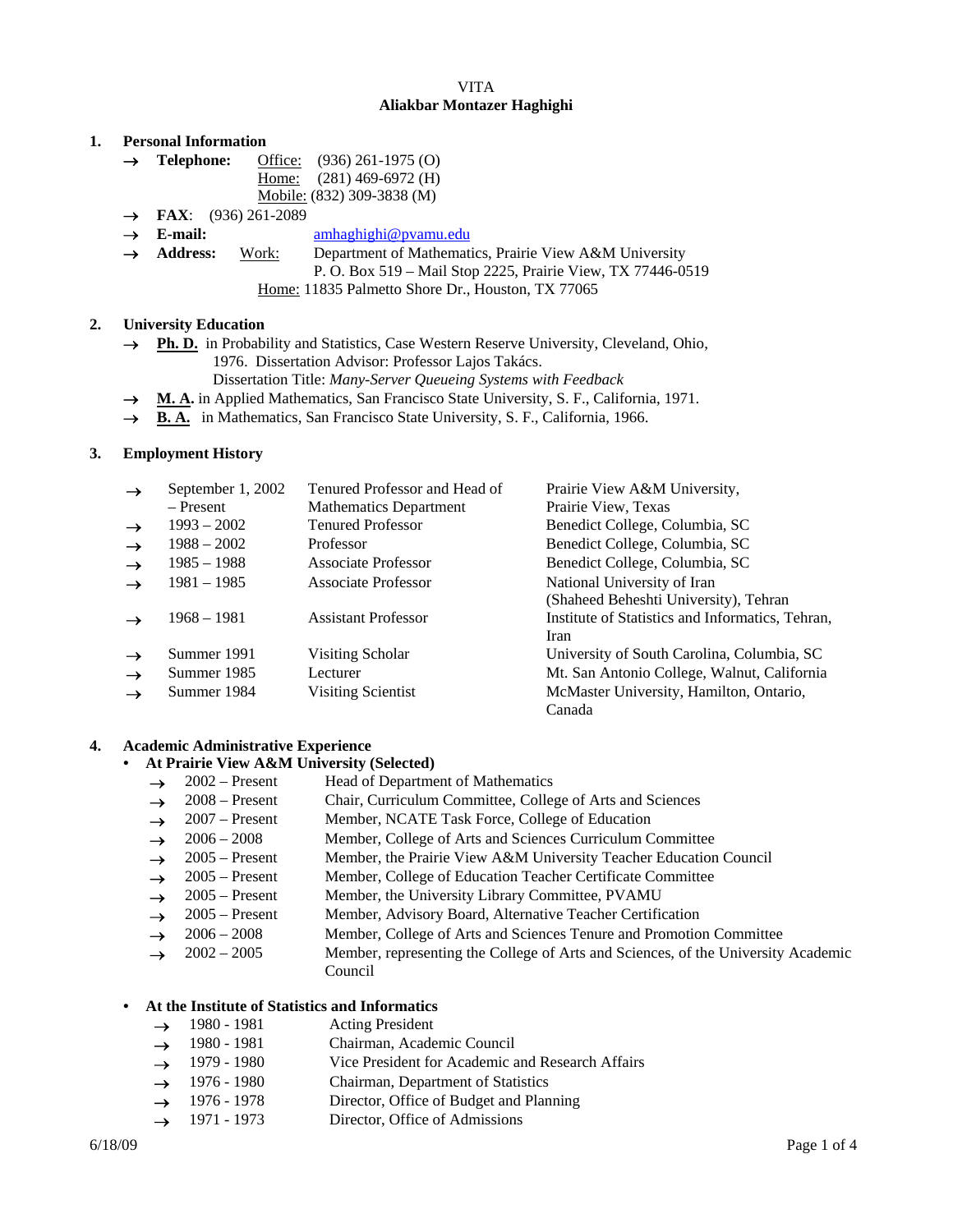# **• At Benedict College**

Served on numerous College's key committees from 1985 through 2002.

# **5. Honors (Selected)**

- **Editors-in-Chief** and one of the two **Founding Editors-in-Chief** of the *Applications and Applied Mathematics (AAM): International Journal*, an online journal established April 2005. The first issue went online on June 26, 2006. It can be viewed at:http://pvamu.edu/pages/aam
- **Editors-in-Chief** of the Mathematics Department Technical Report Series, Department of Mathematics, prairie View A&M University, prairie View, Texas. First Issue (Issue 0) was published September 1, 2006. It can be viewed at: http://www.pvamu.edu/pages/2369.asp
- → Winner of **Excellence In Research Award**, Department of Mathematics, September 2007.
- $\rightarrow$  **Board of Review member**, International Journal of Engineering, Iran, since March 2008.
- $\rightarrow$  One of the eleven worldwide **Plenary Speakers** of the 34<sup>th</sup> International Conference on Applications of Mathematics in Engineering and Economics, June 6 – June 12, 08, Sozopol, Bulgaria.
- Have been included in the 2008 2009 **Honor Edition** of **Who's Who Among Executives and Professionals**.
- Have been included in the 2009 Edition of **Who's Who in America,** the 110<sup>th</sup> Edition of Marquis who's Who.
- $\rightarrow$  Have been included in the 10<sup>th</sup> Annual Edition of **Who's Who Among America's Teachers, 2005-2006**. September 2006, 2004.
- $\rightarrow$  Have been twice included in the **Who's Who in America**, 1989 and 1996 and nominated to be included in the November 2003 issue.
- $\rightarrow$  Have been selected to be included in the 2004 2005, 9<sup>th</sup> Edition of the **United Who's Who**.
- Chosen to be the only mathematician from the United States to be a **member of the Organizing Committee** of the  $30<sup>th</sup>$  Jubilee and the  $31<sup>st</sup>$  International Conference on Applications of Mathematics in Engineering and Economics, June  $6 -$  June 12, 04 and June  $7 - 12$ , 05, respectively, Sozopol, Bulgaria.
- $\rightarrow$  Received a **certificate of recognition** "for the dedication and hard work, and contributions made through the **membership of the Academy of Educator Development to strengthen educator preparation at prairie View A&M University**", March 25, 2003, signed by Dr. M. Paul Mehta, Dean of College of Education, Dr. E. Joahanne Thomas-Smith, Provost and Vice President for Academic Affairs, and Mr. Willie A. Tempton, Interim President of Prairie View A&M University.

## **6. Publications**

- **Books/Lecture Notes Publications (Selected)**
	- **Aliakbar Montazer Haghighi**, Jian-ao Lian and Dimitar P. Mishev, *Advance mathematics for Engineers with Applications in Stochastic Processes.* Nova Science Publishers, Inc., a New York corporation, to appear in 2009.
	- **Aliakbar Montazer Haghighi**, and Dimitar P. Mishev, *Queuing Models in Industry and Business.* Nova Science Publishers, Inc., a New York corporation, 2008. **K:\Books Authored\Book Nova Publishers, Inc\Book Q\Queueing Models in Industry and Business.mht**
	- → **A. Montazer Haghighi**, *Theory of Functions of a Complex Variable* (three editions), Institute of Statistics and Informatics, Tehran, Iran, 1976.
	- **A. Montazer Haghighi**, *Axiomatic System and Axiomatic Set Theory*, Institute of Statistics and Informatics, Tehran, Iran, 1973.
- **Referred Publications (Selected)** 
	- **Aliakbar Montazer Haghighi** and Mohammed A. Shayib, *Shrinkage Estimators for Calculating Reliability, Weibull Case.* To appear in the Journal of Applied Statistical Science (JASS), 2009.
	- **Aliakbar Montazer Haghighi** and Dimitar P. Mishev, Analysis of a Two-node Task-*Splitting Feedback Tandem Queue with Infinite Buffers by Functional Equation*, International Journal of Mathematics in Operations Research, Vol. 1, No. 3, 2009.
	- **Aliakbar Montazer Haghighi**, Stefanka Chukova, and Dimitar P. Mishev, *A Two Station Tandem Queueing System with Delayed-Service*. To appear in the International Journal of Operational Research, Vol. 3, No. 4, 2008.
	- **Aliakbar Montazer Haghighi**, Stefanka Chukova, and Dimitar P. Mishev, *Busy Period of a Delayed-Service Single-Server Poisson Queue*. American Institute of Physics (AIP), http://www.aip.org, Conference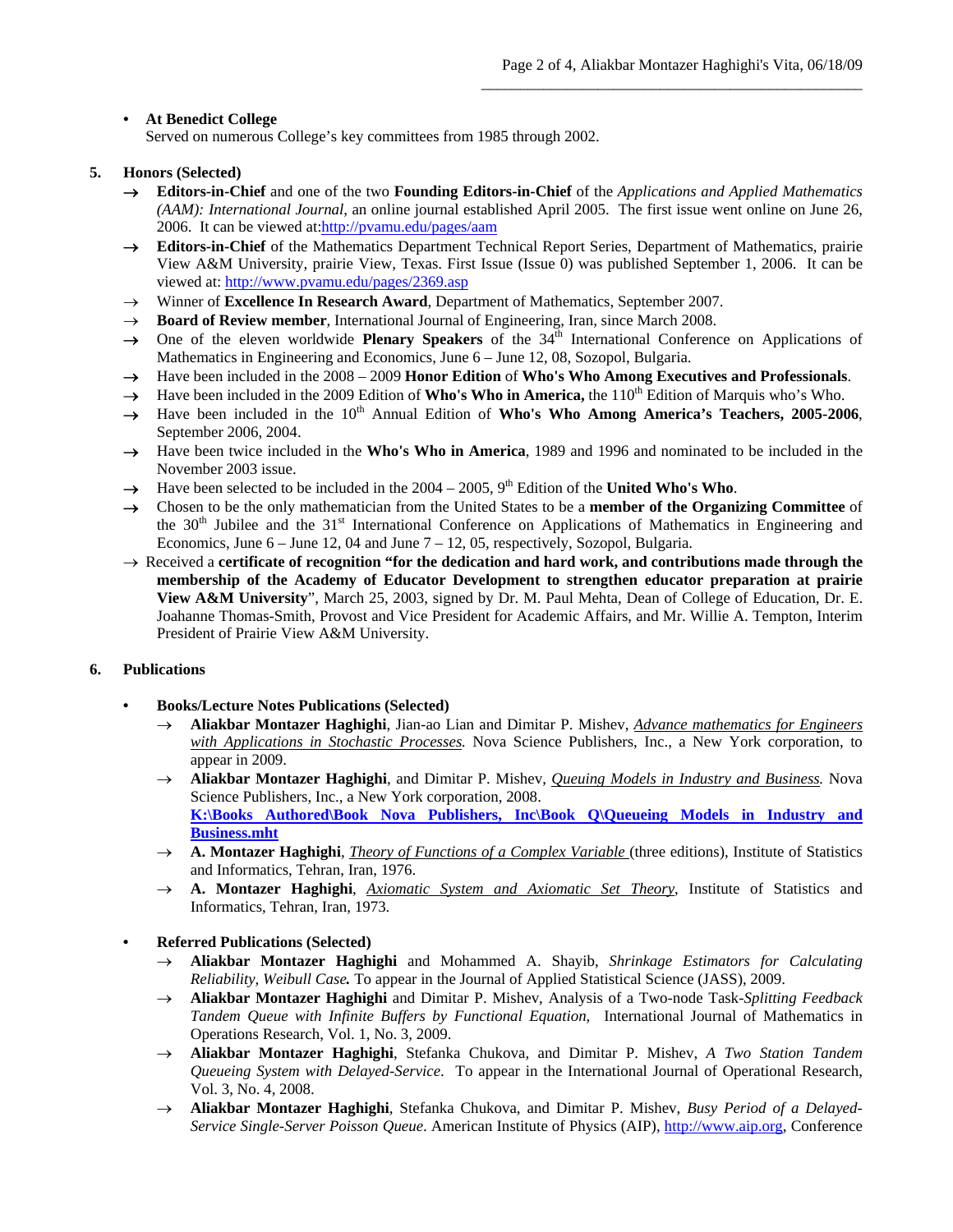Proceedings, Volume 946, online October 18, 2007. Applications of Mathematics in Engineering and Economics, 33rd International Conference, Sozopol (Bulgaria), 8–14 June 2007. ISBN: 978-0-7354-0460- 1. Editor: Michail D. Todorov, Technical University of Sofia.

- **Aliakbar Montazer Haghighi** and Dimitar P. Mishev, *A Tandem Queueing System with Task-Splitting, Feedback and Blocking*. International Journal of Operational Research (IJOR) Vol.2 No. 2, pp. 208 – 230, 2007.
- **Aliakbar Montazer Haghighi**, Roozbeh Vakil and Johnson Wetiba, *An Alternative Method of Teaching: Reverse-Traditional/Hands-On.* Applications and Applied Mathematics: An International Journal (AAM), Online, Vol. 1, No. 1, pp. 62 – 82, June 2006.
- **Aliakbar Montazer Haghighi** and Dimitar P. Mishev, *A Parallel Priority Queueing System with Finite Buffers*. Journal of Parallel and Distributed Computing, 66, pp. 379-392, 2006.
- Anastasia Ivanova, **Aliakbar Montazer-Haghighi**, Sri Gopal Mohanty, and Steven D. Durham, *Improved up-and-down designs for phase I trials*. Statistics in Medicine, 22:69-82, 2003.
- **Aliakbar Montazer Haghighi**, *An Analysis of a Parallel Multi-Processor System with Task Split and Feedback.* Computers Ops. Res. Vol. 25, No. 11, pp. 948 – 956, 1998.
- **Aliakbar Montazer Haghighi**, Robert Trueblood: *Busy Period Analysis of a Parallel Multi-Processor System with Task Split and Feedback.* The Advances In System Science and Applications (ASSA), Special Issue, 1997.
- Stephen D. Durham, Nancy Flournoy, **Ali A. Montazer Haghighi**, *Up-and-Down Designs II.: Exact Treatment Moments.* Adaptive Designs (South Hadley, MA, 1992), Institute of Mathematical Statistics Lecture Notes Monograph Series, 25, pp. 158-178, 1995.
- Stephen D. Durham, Nancy Flournoy, **Ali A. Montazer Haghighi**, *Up-and-Down Designs.* Computing and Statistics: Interface, Vol. 25, pp. 375-384, 1993.
- S. G. Mohanty, **A. Montazer Haghighi** and R. Trueblood, *On the Transient Behavior of a Finite Birth-Death Process with an Application.* Computers and Ops. Res. Vol. 20, No. 3, pp. 239-248, 1993.
- **A. Montazer Haghighi**, J. Madhi, and S. G. Mohanty, *On a Multi-Server Markovian Queueing System with Balking and Reneging.* Computers. and Ops. Res. Vol. 13, pp. 421-425, 1986.

## **7. Referee/Reviewer (Selected)**

- Referee/reviewer for NTCM (National Council for Teachers of Mathematics) Journal of Research in Mathematics Education ( $\{$ <sub>irme</sub>@ntcm.org):
- Referee/reviewer for AMS (American Mathematical Society) Mathematical Review (416 Fourth St., P.O. Box 8604, Ann Arbor, MI 48107-8604, USA):
- International Journal of Production Research (IJPR) Special Issue on Modeling and Analysis of Outsourcing Decisions in Global Supply Chains
- Referee/reviewer for the International Journal of Engineering (IJE), http://www.ije.ir,
- Referee/reviewer for The International Journal of Computers & Operations Research (COR). The following are selected recent reviews

## **8. Professional Memberships**

- **Current memberships** 
	- $\rightarrow$  The Society for Industrial and Applied Mathematics (SIAM), Lifetime Member since 2005
	- → American Mathematical Society (AMS), Lifetime Member since 2006
	- $\rightarrow$  Council on Undergraduate Research, January 27, 1997 Present
	- $\rightarrow$  International Society of Difference Equations, July 2007 Present
	- $\rightarrow$  National Council of Teachers of Mathematics (NCTM), 2006 2009
	- $\rightarrow$  South Carolina Academy of Science (SCAS), 1985 Present

## **9. Course Developed and Workshop Conducted**

 $\rightarrow$  **Developing** a course called Advance Mathematics for Engineers. This is a 5semster credit hour course to be taught in one semester. It is a combination of topics in advanced mathematics, probability, statistics and stochastic processes. Drs. Jian-ao Lian and Dimitar P. Michev are collaborating in this effort. The course will